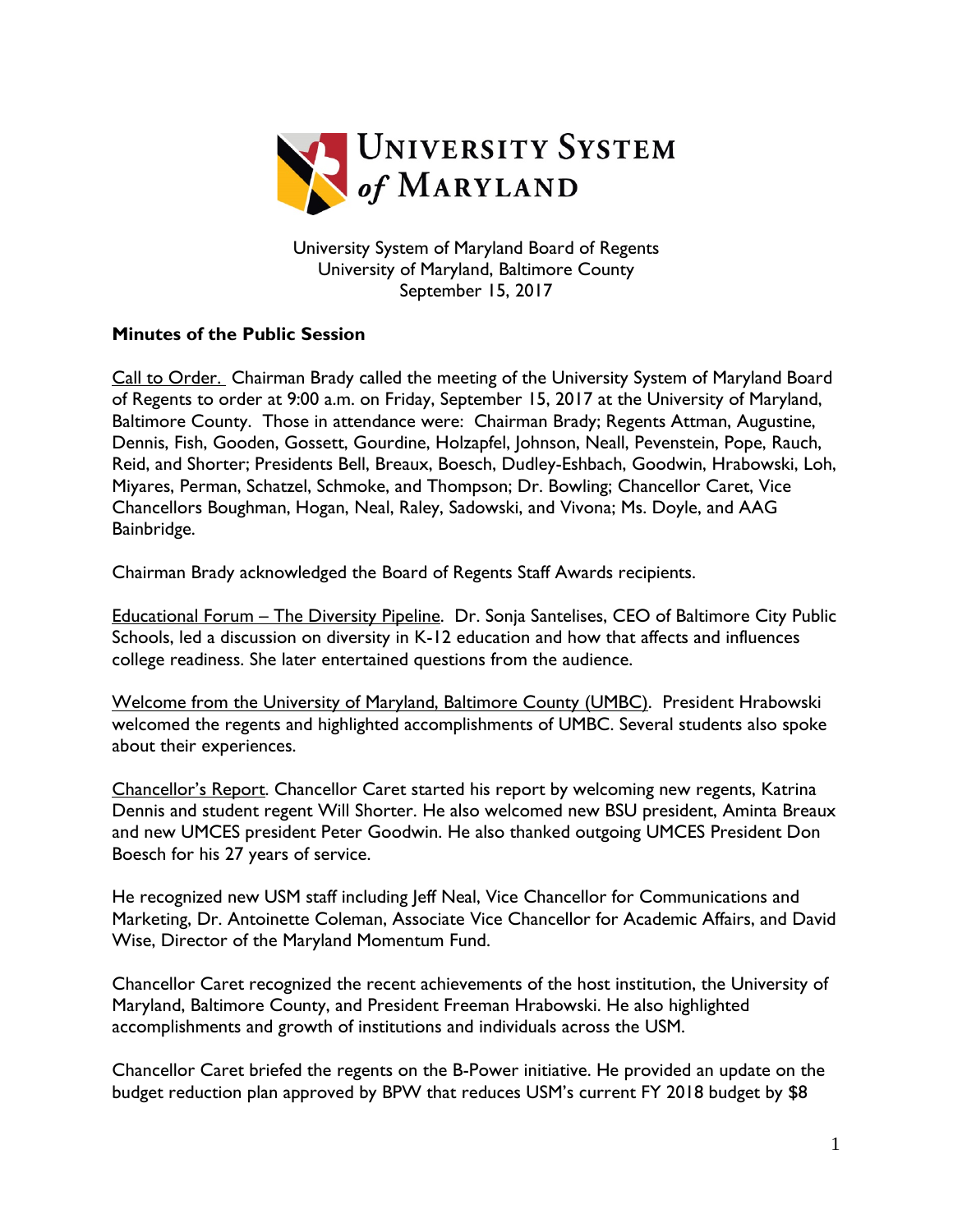million. This cut is in addition to a \$9 million reduction in our fund balance for a total reduction of \$17 million. The Chancellor noted that the FY 2019 budget is still in the formation stage and he will provide updates as it progresses. He hopes to have a targeted focus on USM's economic impact.

Chancellor Caret also highlighted a few areas where the idea of "systemness" came to the forefront recently. These include the events in Charlottesville and the recent threat to the Deferred Action for Childhood Arrivals (DACA) program. In both cases, our institutions were unified in our response to these events.

## 1. Report of Councils

- a. Council of University System Presidents (CUSP). Dr. Perman presented the CUSP report. CUSP met on July  $H^{\text{th}}$  via phone and topics discussed included next steps for the Sibson Consulting Report, an update on the Excel Maryland study, information about a USMSC resolution regarding the review process on non-mandatory fees, more context for USMAI's statement supporting open access, an overview of the FY 2019 operating budget outlook, and interagency agreements. CUSP met again on August  $8<sup>th</sup>$  and topics for that meeting included the FY 18 budget and the target reduction plan, the development of the FY 19 budget, declining nursing enrollments and steps being taken to address that, tuition remission for differential tuition and how it's handled at various campuses, the rollout of the Sibson Consulting Report, a compensation philosophy for USM executives, the Foundation and Campaign Leadership Summit being held in November, encouraging institutions to participate in the USM Women's Forum, and possible activities at BSU and UMCP honoring Richard Collins III. CUSP met via phone on September 11<sup>th</sup> and topics discussed included updates on the FY 18 and FY 19 budgets, apprenticeship pilots, the upcoming CUSP retreat, and Chancellor Caret's upcoming travel with Governor Hogan on a trade mission to Canada.
- b. University System of Maryland Student Council (USMSC). Mr. Fabbi presented the USMSC report. The USMC held their first meeting of the year on September  $10<sup>th</sup>$ . The students identified particular areas of concern that they would like to address including Title IX, shared governance, campus environments for international students, and more. They also discussed diversity and inclusion on campuses, focusing on campuses' climates on race relations. The USMSC also released public statements to address the Trump Administration's decision on the DACA program and the events in Charlottesville.
- c. Council of University System Staff (CUSS). Ms. Gray presented the CUSS report. CUSS met on August 9<sup>th</sup>. She highlighted the new CUSS Executive Board for 2017-2018. She noted that an Ombudsman from UMUC will be invited to the October CUSS meeting. She provided an updated about the BOR Staff Awards, updating the CUSS bylaws, and the creation of an exit survey for members leaving the council.
- d. Council of University System Faculty (CUSF). Dr. Kauffman presented the CUSF report. He noted that they had not yet held their first meetings, but the work of CUSF has been ongoing. Topics of note include the development of an action plan for the year, the joint ombudsperson resolution, BOR awards, the shared governance report, an orientation session for new members, Advocacy Day, a joint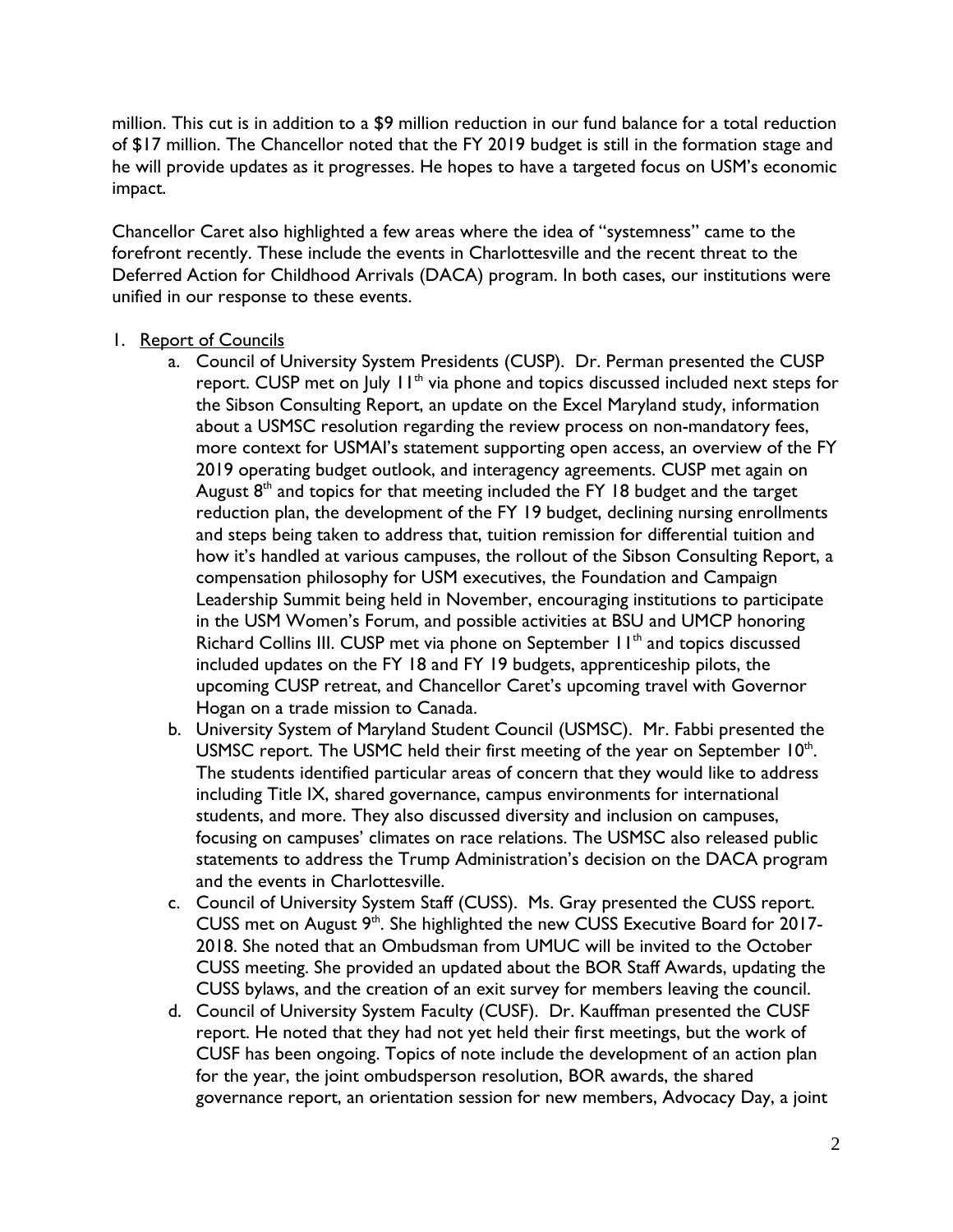meeting between CUSF, CUSS, and USMSC, inviting the Chancellor and the BOR Chair to upcoming meetings, and the Changing Professoriate Series. He also provided commentaries on the Joint Ombudsperson Resolution and the Universities at Shady Grove.

- 2. Consent Agenda. The Consent Agenda was presented to the regents by Chairman Brady. He asked if there were any items on the agenda that should be removed for further discussion. There were no requests to remove any items; therefore, Chairman Brady moved and Regent Gooden seconded the motion to accept the consent agenda; it was unanimously approved. The items included were:
	- a. Committee of the Whole
		- i. Board of Regents' Staff Awards (information)
			- 1. Effectiveness and Efficiency: Prasad Doddanna, CSU
			- 2. Effectiveness and Efficiency: Paul Clements, SU
			- 3. Outstanding Service: Jenna Beckwith, UMCP
			- 4. Exceptional Contribution: Claudia Diamond, UB
			- 5. Exceptional Contribution: Audrey Stewart, UMCP
			- 6. Extraordinary Public Service: Rebecca Bowman-Rivas, UMB
		- ii. Resolution on Defense Security Service (action)
	- b. Committee on Economic Development and Technology Commercialization
		- i. Approval of meeting minutes from September 7, 2017 Public Session (action)
	- c. Committee on Organization and Compensation
		- i. Approval of meeting minutes from September 6, 2017 Public and Closed Sessions (action)
		- ii. Coppin State University Proposed Board of Visitors (action)
	- d. Committee on Finance
		- i. University of Maryland, College Park: Business Entity State Ethics Law Review (action)
		- ii. University System of Maryland: Review of Capital Improvement Projects (information)
	- e. Committee on Advancement
		- i. Fundraising Totals for FY17 (information)
- 3. Review of Items Removed from Consent Agenda. There were no items removed from the Consent Agenda.
- 4. Committee Reports
	- a. Committee on Finance
		- i. Coppin State University: Proposed Voluntary Separation Program (Moved by Regent Pevenstein and seconded by Regent Reid; unanimously approved.)